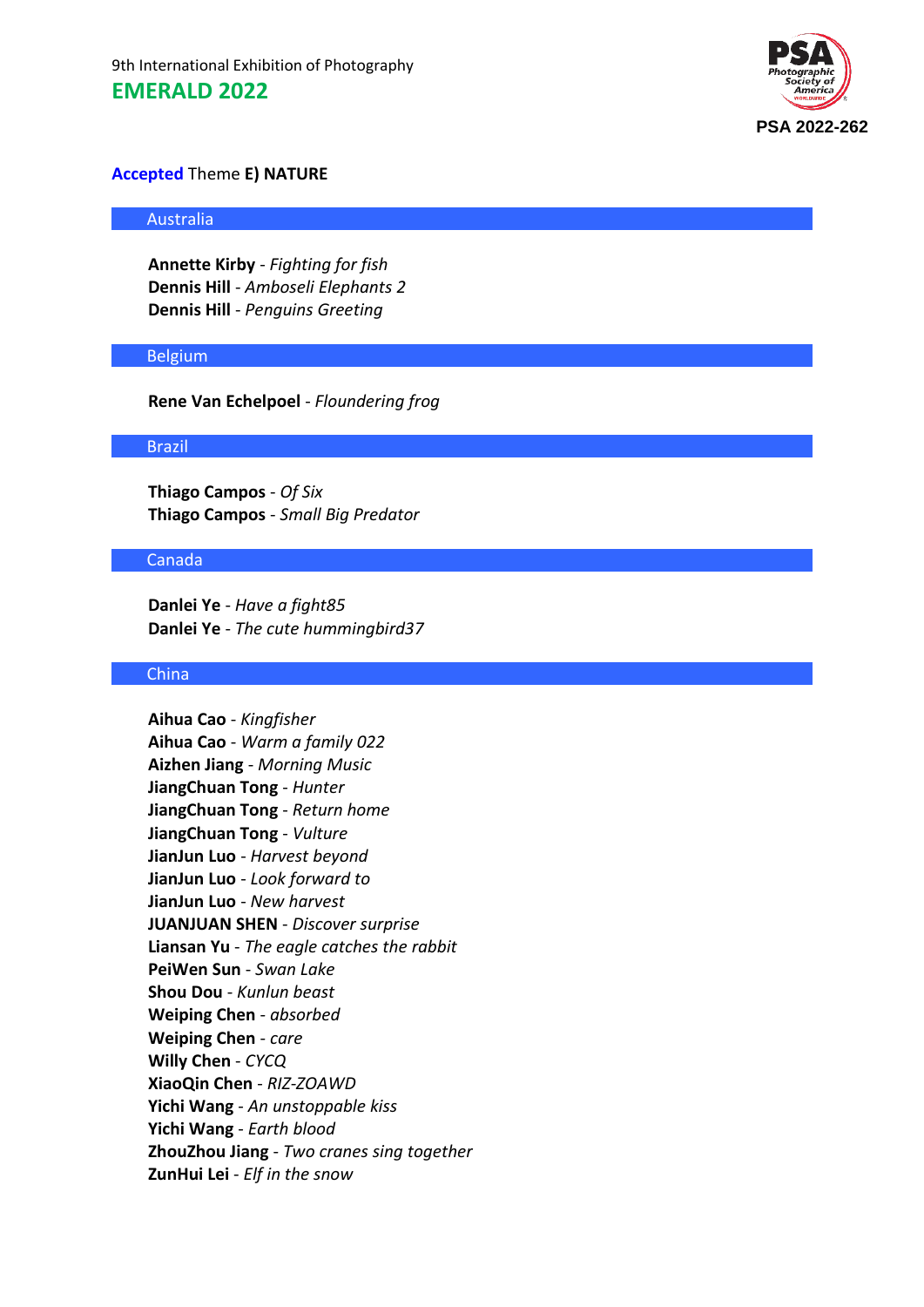

# **ZunHui Lei** - *Twilight*

### England

**jennifer margaret webster** - *inquisitive young Puma* **jennifer margaret webster** - *Jaguar running in the Amazon* **jennifer margaret webster** - *Lynx on the Alert* **jennifer margaret webster** - *Red foe in the Golden Light* **Tim Gilbert** - *Robin in flight*

## **Germany**

**Herdis Halvas-Nielsen** - *Ice Bear cub running*

## Hong Kong

**Arnaldo Paulo Che** - *Leopard 1* **Arnaldo Paulo Che** - *Western Osprey 2* **Arnaldo Paulo Che** - *Zebra 4* **Chi Kun Choi** - *Flamingo Dance* **Chi Kun Choi** - *Lovely family* **Chi Kun Choi** - *Sweet family full of love* **H.W. CHAN** - *Brown Bear 4 Alaska* **H.W. CHAN** - *Polar Bear N41* **H.W. CHAN** - *Polar Bear N47* **H.W. CHAN** - *Very comfortable*

### India

**AJIT HUILGOL** - *Cheetah and cubs with kill* **AJIT HUILGOL** - *Cheetah chasing gazelle* **AJIT HUILGOL** - *Weddell seal yoga pose*

# Indonesia

**ajar setiadi** - *Challenge 7341* **ajar setiadi** - *Four king fisher 3867*

### **Italy**

**Massimo Tommi** - *Goldfinches Quarrel Duplex* **Massimo Tommi** - *My Prey is Here* **Massimo Tommi** - *Poiana Arrived*

Malaysia